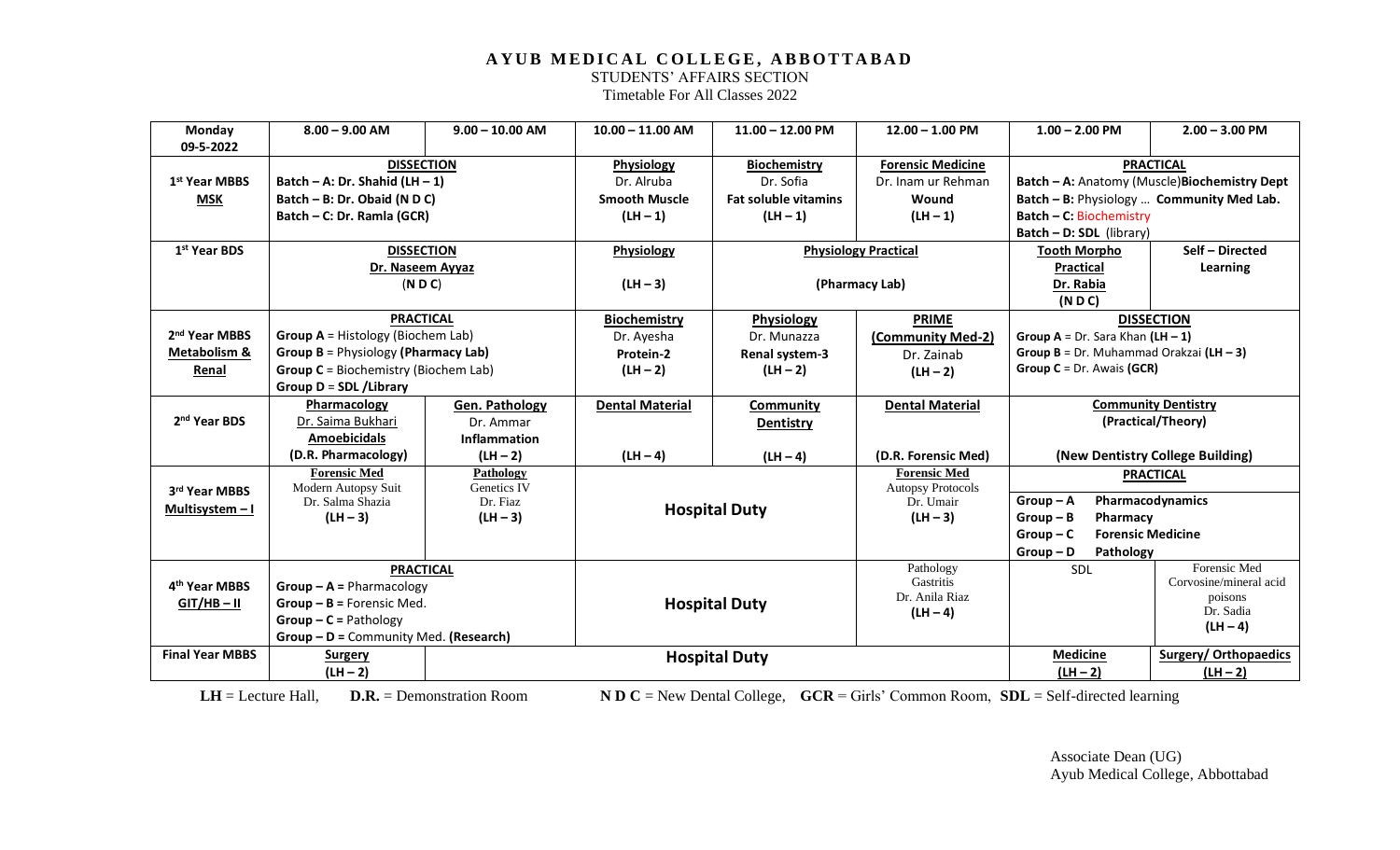STUDENTS' AFFAIRS SECTION

Timetable For All Classes 2022

| Tuesday                   | $8.00 - 9.00$ AM                           | $9.00 - 10.00$ AM                                                 | $10.00 - 11.00$ AM   | $11.00 - 12.00$ PM         | $12.00 - 1.00$ PM                                                                                                                       | $1.00 - 2.00$ PM                                 | $2.00 - 3.00$ PM                               |
|---------------------------|--------------------------------------------|-------------------------------------------------------------------|----------------------|----------------------------|-----------------------------------------------------------------------------------------------------------------------------------------|--------------------------------------------------|------------------------------------------------|
| 10-5-2022                 |                                            |                                                                   |                      |                            |                                                                                                                                         |                                                  |                                                |
|                           | <b>DISSECTION</b>                          |                                                                   | Physiology           | <b>Biochemistry</b>        |                                                                                                                                         | <b>PRACTICAL</b><br>Pathology                    |                                                |
| 1 <sup>st</sup> Year MBBS | Batch - A: Dr. Shahid (LH $-1$ )           |                                                                   | Dr. Alruba           | Dr. Sarwat                 | Dr. Sabana Malik                                                                                                                        | Batch - A: SDL (library)                         |                                                |
| <b>MSK</b>                | Batch - B: Dr. Obaid (N D C)               |                                                                   | <b>Smooth Muscle</b> | <b>Minerals</b>            | <b>Osteomyelitis &amp; RA</b>                                                                                                           |                                                  | Batch - B: Anatomy (Muscle) Biochemistry Deptt |
|                           | Batch - C: Dr. Ramla (GCR)                 |                                                                   | $(LH - 1)$           | $(LH - 1)$                 | $(LH - 1)$                                                                                                                              | Batch - C: Physiology  Community Med Lab         |                                                |
|                           |                                            |                                                                   |                      |                            |                                                                                                                                         | Batch - D: Biochemistry                          |                                                |
| 1st Year BDS              | <b>Oral Biology</b>                        | <b>Gross Anatomy</b>                                              | Physiology           |                            | <b>Tooth Morpho Practical</b>                                                                                                           |                                                  | <b>Dissection</b>                              |
|                           | Dr. Nadia/Dr. Sadaf                        | Dr. Aliya Asghar                                                  |                      |                            | Dr. Nadia/Dr. Rabia                                                                                                                     |                                                  | Dr. Naseem Ayyaz                               |
|                           | ( N D C)                                   | $(LH - 2)$                                                        | $(LH - 3)$           |                            | ( N D C)                                                                                                                                |                                                  | $(LH - 1)$                                     |
|                           | <b>PRACTICAL</b>                           |                                                                   | <b>Biochemistry</b>  | Physiology                 | <b>Gross Anatomy</b>                                                                                                                    |                                                  | <b>DISSECTION</b>                              |
| 2 <sup>nd</sup> Year MBBS | Group $A = Biochem$ (Biochem Lab)          |                                                                   | Dr. Noreen           | Dr. Shazia Taugeer         | Dr. Humaira Imtiaz                                                                                                                      | Group A = Dr. Sara Khan (NDC)                    |                                                |
| <b>Metabolism &amp;</b>   | Group $B = Histology$ (Biochem Lab)        |                                                                   | Lipids-2             | $GIT-4$                    |                                                                                                                                         | Group $B = Dr$ . Muhammad Orakzai (LH - 3)       |                                                |
| Renal                     | Group C = SDL / Library                    |                                                                   | $(LH - 2)$           | $(LH - 2)$                 | $(LH - 2)$                                                                                                                              | Group $C = Dr$ . Awais (GCR)                     |                                                |
|                           | <b>Group D</b> = Physiology (Pharmacy Lab) |                                                                   |                      |                            |                                                                                                                                         |                                                  |                                                |
|                           | <b>Dental Pharmacology</b>                 | Pharmacology                                                      | Pathology            | <b>Junior Conservation</b> |                                                                                                                                         | <b>Dental Practical</b>                          |                                                |
| 2 <sup>nd</sup> Year BDS  |                                            | Dr. M Faheem                                                      | Dr. Sadaf            |                            |                                                                                                                                         |                                                  |                                                |
|                           | (D.R. Pharmacology)                        | Anti-fungals                                                      | <b>CMV</b>           |                            |                                                                                                                                         |                                                  | Dr. Madiha                                     |
|                           |                                            |                                                                   | $(LH - 4)$           |                            | (Dentistry Deptt)                                                                                                                       |                                                  |                                                |
|                           |                                            | (D.R. Pharmacology)                                               |                      |                            |                                                                                                                                         |                                                  |                                                |
|                           | Pathology<br><b>Genetics V</b>             | Pharmacology<br>Sympathomimetic Drugs I                           |                      |                            | <b>Forensics</b><br>Exhumation                                                                                                          | <b>PRACTICAL</b>                                 |                                                |
| 3rd Year MBBS             | Dr. Fiaz                                   | Dr. Sumbal Tariq                                                  |                      |                            | Dr. Umair                                                                                                                               | $Group - D$                                      | Pharmacodynamics                               |
| Multisystem - I           | $(LH - 3)$                                 | $(LH - 3)$                                                        | <b>Hospital Duty</b> |                            | $(LH - 3)$                                                                                                                              | $Group-A$<br>Pharmacy                            |                                                |
|                           |                                            |                                                                   |                      |                            |                                                                                                                                         | $Group - B$                                      | <b>Forensic Medicine</b>                       |
|                           |                                            |                                                                   |                      |                            |                                                                                                                                         | $Group-C$<br>Pathology                           |                                                |
|                           | <b>PRACTICAL</b>                           |                                                                   |                      |                            | Pharmacology                                                                                                                            | Forensic Med                                     | Surgery                                        |
| 4 <sup>th</sup> Year MBBS | Group - A = Community Med. (Research)      |                                                                   |                      |                            | Anti-emetic                                                                                                                             | <b>Gastric Cancers</b><br>Corvosine/mineral acid |                                                |
| $GIT/HB - II$             | $Group - B = Pharmacology$                 |                                                                   | <b>Hospital Duty</b> |                            | Dr. Saima Bukhari                                                                                                                       | poisons                                          | Dr. Haider Kamran                              |
|                           | $Group - C = Forensic Med.$                |                                                                   |                      |                            | $(LH - 4)$                                                                                                                              | Dr. Sadia                                        | $(LH - 4)$                                     |
|                           | $Group - D = Pathology$                    |                                                                   |                      |                            |                                                                                                                                         | $(LH - 4)$                                       |                                                |
| <b>Final Year MBBS</b>    | Surgery/Medicine                           | <b>Hospital Duty</b>                                              |                      |                            |                                                                                                                                         | <b>Paediatrics</b><br>Gynaecology                |                                                |
|                           | $(LH - 2)$                                 |                                                                   |                      |                            |                                                                                                                                         | $(LH - 2)$                                       | $(LH - 2)$                                     |
|                           | $I \mathbf{H} = I$ octure $II_0$           | $\mathbf{D} \mathbf{D}$ = Domonstration $\mathbf{D}_{\text{com}}$ |                      |                            | $\bf{N} \bf{D} \bf{C}$ – New Deptel College $\bf{C} \bf{C} \bf{D}$ – Girls' Common Deem $\bf{R} \bf{D} \bf{I}$ – Self-directed learning |                                                  |                                                |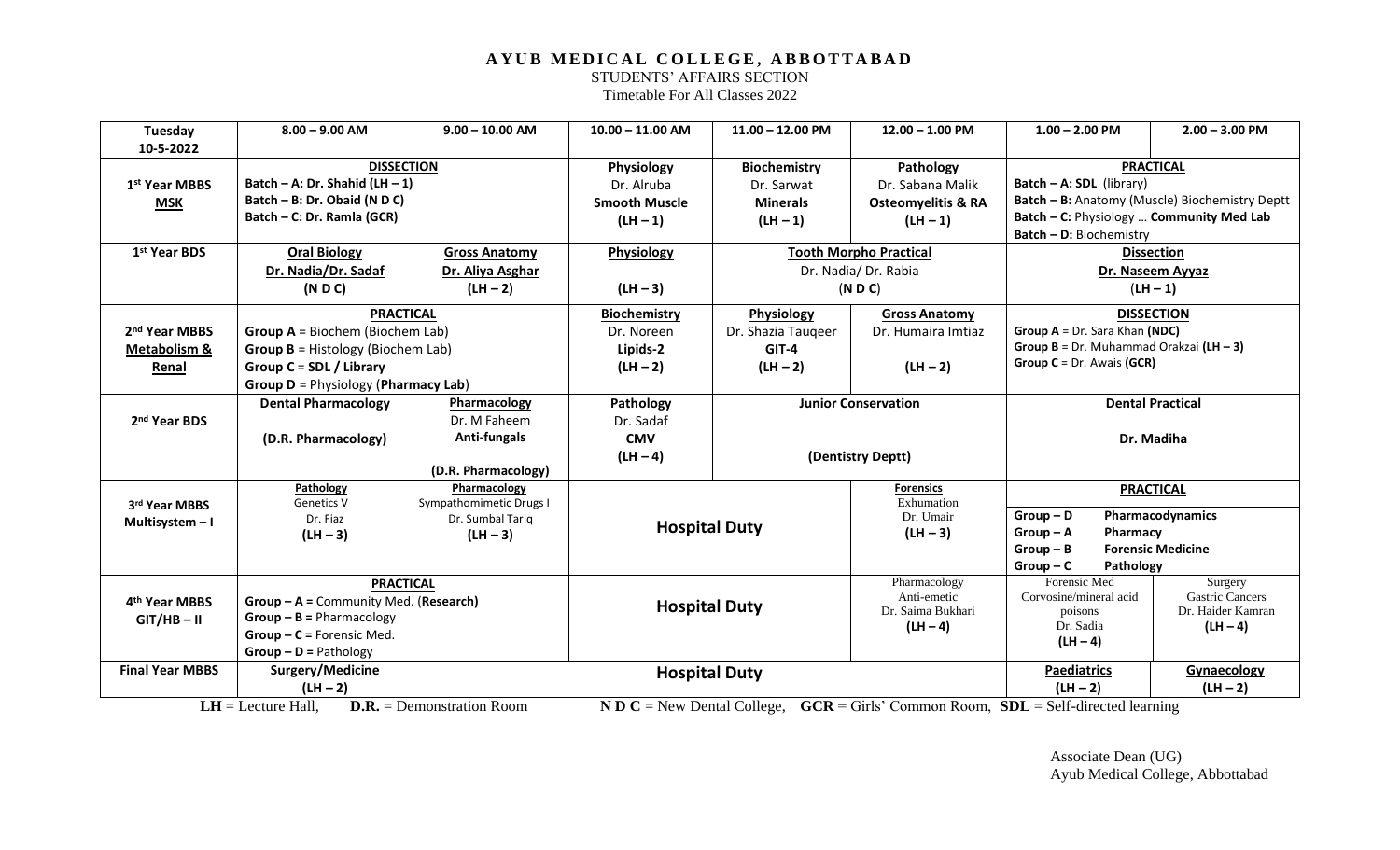STUDENTS' AFFAIRS SECTION

Timetable For All Classes 2022

| <b>Wednesday 11-5-2022</b>    | $8.00 - 9.00$ AM                               | $9.00 - 10.00$ AM                      | $10.00 - 11.00$ AM                                                                 | $11.00 - 12.00$ PM   | $12.00 - 1.00$ PM          | $1.00 - 2.00$ PM                                                                                                                | $2.00 - 3.00$ PM     |
|-------------------------------|------------------------------------------------|----------------------------------------|------------------------------------------------------------------------------------|----------------------|----------------------------|---------------------------------------------------------------------------------------------------------------------------------|----------------------|
|                               |                                                | <b>DISSECTION</b>                      |                                                                                    | <b>Embryology</b>    | Islamiyat                  | <b>PRACTICAL</b>                                                                                                                |                      |
| 1 <sup>st</sup> Year MBBS     | Batch - A: Dr. Shahid (LH - 1)                 |                                        | <b>Orthopedics</b>                                                                 | Dr. Robina           | Mr. Aftab Ahmad            | <b>Batch - A: Biochemistry</b>                                                                                                  |                      |
| <b>MSK</b>                    | Batch - B: Dr. Obaid (N D C)                   |                                        | Dr. Younas                                                                         |                      | $(LH - 1)$                 | Batch $- B$ : SDL (library)                                                                                                     |                      |
|                               | Batch – C: Dr. Ramla (GCR)                     |                                        | (Fractures of upper                                                                | $(LH - 1)$           |                            | Batch - C: Anatomy (Muscle) Biochemistry Deptt                                                                                  |                      |
|                               |                                                |                                        | limbs)                                                                             |                      |                            | Batch - D: Physiology (Pharmacy Lab)                                                                                            |                      |
|                               |                                                |                                        | $L-1$                                                                              |                      |                            |                                                                                                                                 |                      |
| 1 <sup>st</sup> Year BDS      | <b>Oral Biology</b>                            | <b>Embryology</b>                      | Physiology                                                                         | <b>Biochemistry</b>  | <b>Oral Biology</b>        | <b>Dissection</b>                                                                                                               |                      |
|                               | Dr. Nadia/Dr. Rabia                            | Dr. Sara Jadoon                        | $(LH - 3)$                                                                         | $(LH - 3)$           | Dr. Nadia                  | Aliya Asghar                                                                                                                    |                      |
|                               | ( N D C)                                       | $(LH - 2)$                             |                                                                                    |                      | ( N D C)                   | $(LH - 1)$                                                                                                                      |                      |
|                               | <b>PRACTICAL</b>                               |                                        | <b>Biochemistry</b>                                                                | <b>Medicine -2</b>   | <b>Histology</b>           | <b>DISSECTION</b>                                                                                                               |                      |
| 2 <sup>nd</sup> Year MBBS     | <b>Group A</b> = Physiology (Pharmacy Lab)     |                                        | Dr. Nadia Haleem                                                                   | Dr Zabiullah         | Dr. Fatima Sherin          | Group A = Dr. Sara Khan (GCR)                                                                                                   |                      |
| <b>Metabolism &amp; Renal</b> | Group $B = SDL / Library$                      |                                        | CHO-2                                                                              | (LH <sub>2</sub> )   | $(LH - 2)$                 | Group B = Dr. Muhammad Orakzai (NDC)                                                                                            |                      |
|                               | <b>Group C</b> = Histology (Biochem Lab)       |                                        | $(LH - 2)$                                                                         |                      |                            | Group $C = Dr.$ Awais (NDC)                                                                                                     |                      |
|                               | <b>Group D</b> = Biochemistry (Biochem Lab)    |                                        |                                                                                    |                      |                            |                                                                                                                                 |                      |
| 2 <sup>nd</sup> Year BDS      | <b>Dental Material</b>                         | <b>Dental Material</b>                 | <b>Practical Pharmacology</b>                                                      |                      | <b>Dental Pharmacology</b> | <b>Junior Conservation</b>                                                                                                      |                      |
|                               | Dr. Rabia                                      | Dr. Hina                               |                                                                                    |                      | (D.R. Forensic)            | (Dentistry Deptt)                                                                                                               |                      |
|                               | (D.R. Forensic Med)                            | (D.R. Forensic Med)                    |                                                                                    |                      |                            |                                                                                                                                 |                      |
|                               | <b>Forensic Med</b>                            | Pharmacology                           |                                                                                    |                      | Pathology                  | <b>Forensic Med</b>                                                                                                             | <b>Community Med</b> |
| 3rd Year MBBS                 | Skeletonized Body                              | Sympathomimetic Drugs II               |                                                                                    |                      | <b>Genetics VI</b>         | Negative Autopsy/Artefacts                                                                                                      | Child labor          |
| Multisystem $-1$              | Dr. Umair                                      | Dr. Sumbal Tariq                       |                                                                                    | <b>Hospital Duty</b> | Dr. Fiaz                   | Dr. Salma Shazia                                                                                                                | Dr. Muneeba          |
|                               | $(LH - 3)$                                     | $(LH - 3)$                             |                                                                                    |                      | $(LH - 3)$                 | $(LH - 3)$                                                                                                                      | $(LH-3)$             |
|                               | Pathology                                      | <b>Community Med</b>                   |                                                                                    |                      | <b>ENT</b>                 | <b>PRACTICAL</b>                                                                                                                |                      |
| 4 <sup>th</sup> Year MBBS     | Peptic ulcer disease                           | <b>Health Education</b>                |                                                                                    |                      | Oesophageal Tumours        | $Group - A = Pathology$                                                                                                         |                      |
| $GIT / HB - II$               | Dr. Anila Riaz                                 | Dr. Zeeshan Haroon                     | <b>Hospital Duty</b>                                                               |                      | Dr. Farida Khan            | $Group - B = Community Med. (Research)$                                                                                         |                      |
|                               | $(LH - 4)$                                     | $(LH - 4)$                             |                                                                                    |                      | $(LH - 4)$                 | $Group - C = Pharmacology$                                                                                                      |                      |
|                               |                                                |                                        |                                                                                    |                      |                            | $Group - D = Forensic Med.$                                                                                                     |                      |
| <b>Final Year MBBS</b>        | <b>Medicine</b>                                |                                        | <b>Hospital Duty</b>                                                               |                      |                            | <b>Medicine</b>                                                                                                                 | <b>Surgery</b>       |
| <b>TTT</b> T                  | $(LH - 2)$<br>$TT-11$<br>$\mathbf n \mathbf n$ | $\mathbf{r}$ $\mathbf{r}$ $\mathbf{r}$ | $\mathbf{M} \mathbf{D} \mathbf{A}$ $\mathbf{M} \mathbf{D}$ $\mathbf{M} \mathbf{A}$ | $\alpha$ $\alpha$    | $\sim$ 1 $\sim$            | $(LH - 2)$<br>$C\mathbf{D}\mathbf{Y} = \mathbf{C} \mathbf{1} \mathbf{C} \mathbf{1} \mathbf{C} \mathbf{1} \mathbf{1} \mathbf{1}$ | $(LH - 2)$           |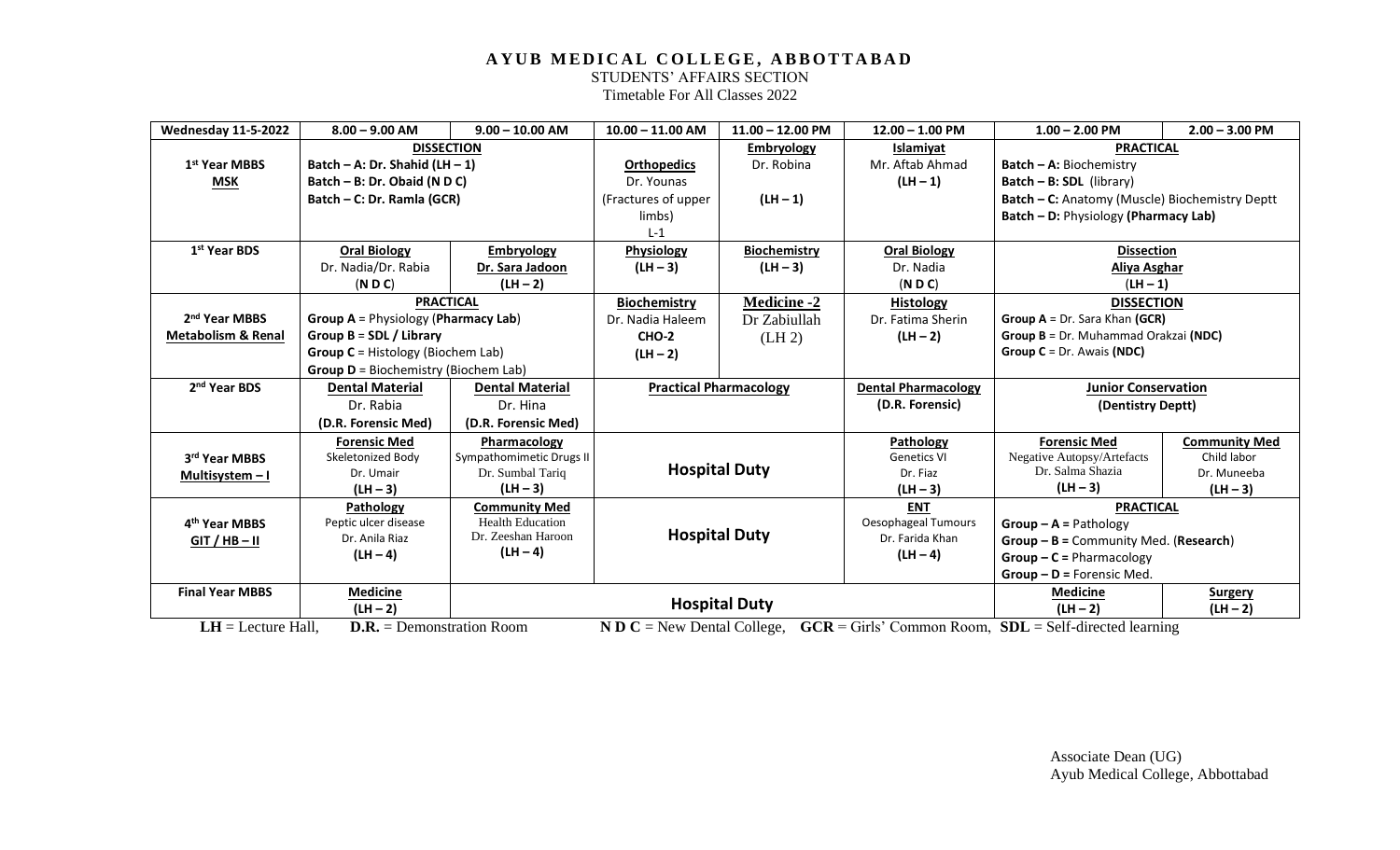STUDENTS' AFFAIRS SECTION

Timetable For All Classes 2022

| <b>Thursday 12-5-2022</b>     | $8.00 - 9.00$ AM                            | $9.00 - 10.00$ AM                               | $10.00 - 11.00$ AM                                                                   | $11.00 - 12.00$ PM         | $12.00 - 1.00$ PM                                      | $1.00 - 2.00$ PM                        | $2.00 - 3.00$ PM                               |
|-------------------------------|---------------------------------------------|-------------------------------------------------|--------------------------------------------------------------------------------------|----------------------------|--------------------------------------------------------|-----------------------------------------|------------------------------------------------|
|                               | <b>DISSECTION</b>                           |                                                 | <b>Physiology</b>                                                                    | <b>Biochemistry</b>        | <b>Gross Anatomy</b>                                   |                                         | <b>PRACTICAL</b>                               |
| 1 <sup>st</sup> Year MBBS     | Batch – A: Dr. Shahid (LH – 1)              |                                                 | Dr. Alruba                                                                           | Dr. Nadia                  | Dr. Sara Jadoon                                        | Batch - A: Physiology (Pharmacy Lab)    |                                                |
| <b>MSK</b>                    | Batch - B: Dr. Obaid (N D C)                |                                                 | <b>Smooth Muscle</b>                                                                 | Protein & amino acids      |                                                        | Batch - B: Biochemistry                 |                                                |
|                               | Batch - C: Dr. Ramla (GCR)                  |                                                 | $(LH - 1)$                                                                           | $(LH - 1)$                 | $(LH - 1)$                                             | Batch - C: SDL (library)                |                                                |
|                               |                                             |                                                 |                                                                                      |                            |                                                        |                                         | Batch - D: Anatomy (Muscle) Biochemistry Deptt |
| 1 <sup>st</sup> Year BDS      | <b>Oral Biology</b>                         | <b>Histology</b>                                | Physiology                                                                           | <b>Biochemistry</b>        | <b>Dissection</b>                                      | <b>Oral Biology</b>                     | Isl/Pak. Studies                               |
|                               | Dr. Nadia                                   | Dr. Sumaira Javed                               |                                                                                      |                            | Dr. Aliya Asghar                                       | Dr. Sadaf                               |                                                |
|                               | $(LH - 3)$                                  |                                                 | $(LH - 3)$                                                                           | $(LH - 3)$                 | (GCR)                                                  | $(LH - 1)$                              | $(LH - 1)$                                     |
|                               |                                             | $(LH - 3)$                                      |                                                                                      |                            |                                                        |                                         |                                                |
|                               | <b>PRACTICAL</b>                            |                                                 | <b>Biochemistry</b>                                                                  | Physiology                 | Surgery-1                                              |                                         | <b>DISSECTION</b>                              |
| 2 <sup>nd</sup> Year MBBS     | Group $A = SDL / Library$                   |                                                 | Dr. Sofia                                                                            | Dr. Shazia Tougeer         | Dr Babar                                               | Group $A = Dr$ . Sara Khan (GCR)        |                                                |
| <b>Metabolism &amp; Renal</b> | <b>Group B</b> = Biochemistry (Biochem Lab) |                                                 | $GIT-2$                                                                              | $GIT-5$                    | (LH <sub>2</sub> )                                     | Group B = Dr. Muhammad Orakzai (NDC)    |                                                |
|                               |                                             | <b>Group C</b> = Physiology (Community Med Lab) |                                                                                      | $(LH - 2)$                 |                                                        | Group $C = Dr.$ Awais (NDC)             |                                                |
|                               | <b>Group D</b> = Histology (Biochem Lab)    |                                                 |                                                                                      |                            |                                                        |                                         |                                                |
|                               | <b>Dental Material</b>                      | Pathology                                       |                                                                                      | <b>Community Dentistry</b> | Pharmacology                                           | <b>Pre-Prosthetic Practical</b>         |                                                |
| 2 <sup>nd</sup> Year BDS      | Dr. Hina                                    | Dr. Jamila                                      |                                                                                      |                            | Dr. Haq Nawaz                                          | Dr. Madiha                              |                                                |
|                               | (D.R. Forensic Med.)                        | corynaebacterium                                |                                                                                      |                            | Anti-malarials                                         |                                         |                                                |
|                               |                                             | $(LH - 2)$                                      | $(LH - 4)$                                                                           |                            | (D.R. Pharmacology)                                    | (Dentistry Deptt)                       |                                                |
|                               | <b>PRACTICAL</b>                            |                                                 |                                                                                      | Pharmacology               | Pathology                                              |                                         |                                                |
| 3rd Year MBBS                 | $Group-C$                                   | Pharmacodynamics                                |                                                                                      |                            | Sympatholytic Drugs                                    | Neoplasia I                             |                                                |
| Multisystem $-1$              | $Group - D$<br>Pharmacy                     |                                                 |                                                                                      |                            | Dr. Haq Nawaz<br>$(LH - 3)$                            | Dr. Amna                                | <u>SDL</u>                                     |
|                               | $Group - A$                                 | <b>Forensic Medicine</b>                        |                                                                                      | <b>Hospital Duty</b>       |                                                        | $(LH - 3)$                              |                                                |
|                               | $Group - B$                                 | Pathology                                       |                                                                                      |                            |                                                        |                                         |                                                |
|                               | <b>Forensic Med</b>                         | <b>ENT</b>                                      |                                                                                      |                            | <b>Community Med</b>                                   |                                         | <b>PRACTICAL</b>                               |
| 4 <sup>th</sup> Year MBBS     | Corrosives/ Alkali                          | <b>Applied Aantomy</b>                          | <b>Hospital Duty</b>                                                                 |                            | <b>Health Education</b><br>$Group - A = Forensic Med.$ |                                         |                                                |
| $GIT / HB - II$               | Dr. Sadia                                   | larynx                                          |                                                                                      |                            | Dr. Zeeshan                                            | $Group - B = Pathology$                 |                                                |
|                               | Dr. Sohail Malik<br>$(LH-4)$                |                                                 |                                                                                      |                            | $(LH - 4)$                                             |                                         | Group - C = Community Medicine (Research)      |
|                               |                                             | $(LH - 4)$                                      |                                                                                      |                            |                                                        | $Group - D = Pharmacology$              |                                                |
| <b>Final Year MBBS</b>        | Gynaecology                                 |                                                 | <b>Hospital Duty</b>                                                                 |                            |                                                        | <b>Surgery</b>                          | <b>Medicine</b>                                |
|                               | $(LH - 2)$                                  |                                                 | $\mathbf{M} \mathbf{D} \mathbf{A}$ $\mathbf{M} \mathbf{D}$ $\mathbf{A}$ $\mathbf{D}$ |                            | $\sim$ 1, $\sim$                                       | $(LH - 2)$<br>$CDT = 0.10.11 \pm 11.11$ | $(LH - 2)$                                     |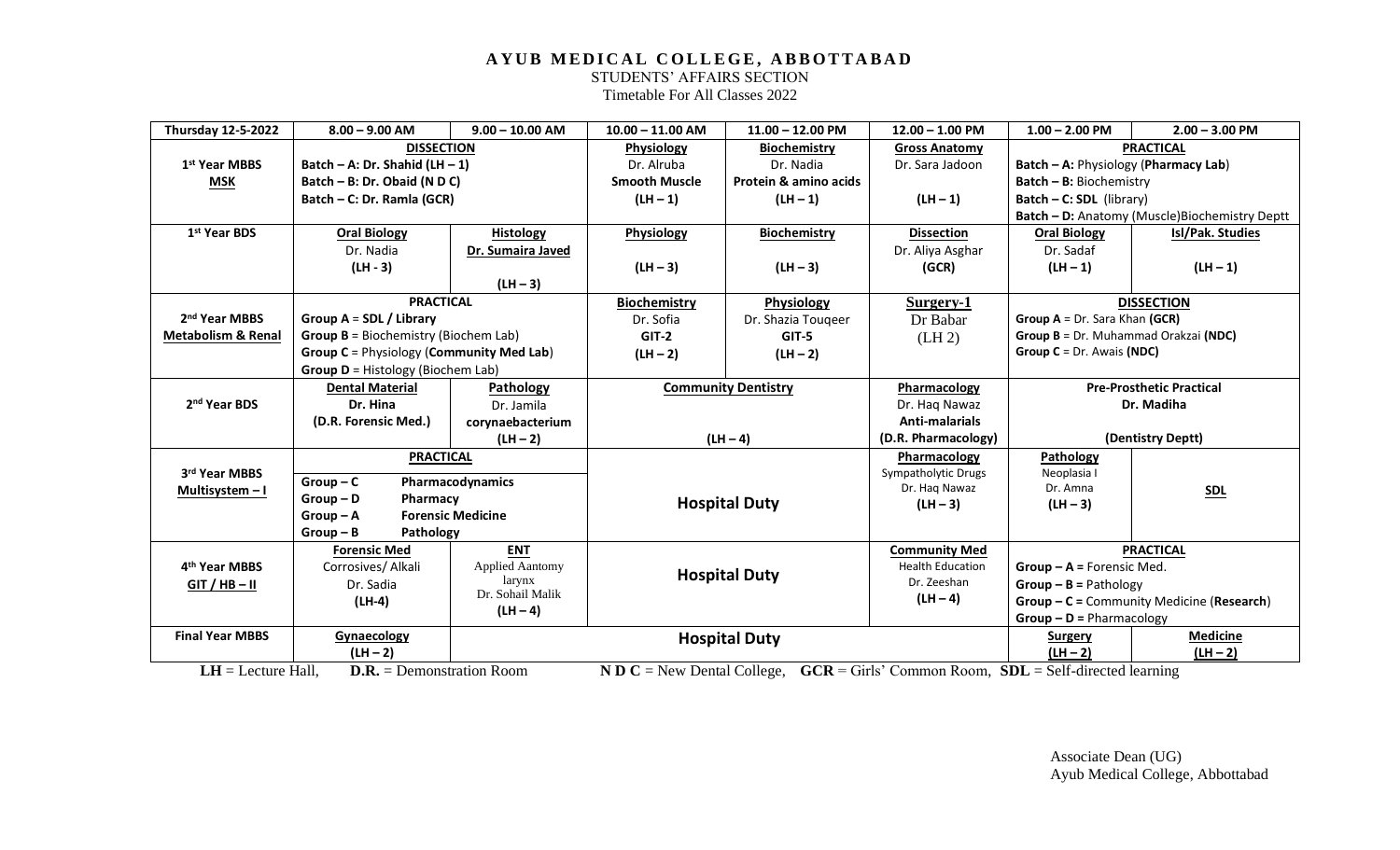STUDENTS' AFFAIRS SECTION

Timetable For All Classes 2022

| Friday 13-5-2022                                           | $8.00 - 9.00$ AM                                                                                  | $9.00 - 10.00$ AM                                                   | $10.00 - 11.00$ AM                                                 | $11.00 - 12.00$ PM                                                                             | $12.00 - 1.00$ PM                                                                      | $1.00 - 2.00$<br><b>PM</b> | $2.00 - 3.00$ PM |
|------------------------------------------------------------|---------------------------------------------------------------------------------------------------|---------------------------------------------------------------------|--------------------------------------------------------------------|------------------------------------------------------------------------------------------------|----------------------------------------------------------------------------------------|----------------------------|------------------|
| 1 <sup>st</sup> Year MBBS<br><b>MSK</b>                    | <b>Histology</b><br>Dr. Sumaira Javed<br><b>Bone</b>                                              | <b>PRIME Psychiatry</b><br>Ms. Aisha Saleem<br>$(LH - 1)$           | Pak. Studies<br>Mr. Manzoor Qadir<br>$(LH - 1)$                    | Batch - A: Dr. Shahid $(LH - 1)$<br>Batch - B: Dr. Obaid (N D C)<br>Batch - C: Dr. Ramla (GCR) | <b>DISSECTION</b>                                                                      |                            | <b>SDL</b>       |
| 1 <sup>st</sup> Year BDS                                   | $(LH - 1)$<br><b>Biochemistry Practical</b><br>(Biochemistry Lab)                                 |                                                                     | <b>Oral Biology</b><br>Dr. Nadia<br>(D.R. Forensic Med)            | <b>Histology Practical</b><br>Dr. Gul-e-shahwar/Dr. Rizwana<br>(Biochemistry Deptt)            |                                                                                        |                            | <b>OFF</b>       |
| 2 <sup>nd</sup> Year MBBS<br><b>Metabolism &amp; Renal</b> | <b>Biochemistry</b><br>Dr. Sarwat<br>Oxi phos-2<br>$(LH - 2)$                                     | Pharmacology-2<br>Dr. Faryal Mustafa<br>$(LH - 2)$                  | Embryology-3<br>Dr. Muhammad Ashfaq<br>$(LH - 2)$                  | Pathology-2<br>Dr. Anila Riyaz<br>$(LH - 2)$                                                   | Islamiyat-2<br>Mr Aftab Ahmed<br>$(LH - 2)$                                            | <b>NAMAZ</b>               | <b>SDL</b>       |
| 2 <sup>nd</sup> Year BDS                                   | Pharmacology<br>Dr. Saad Mufti<br><b>Antivirals</b><br>$(LH - 3)$                                 | <b>Community Dentistry</b><br>$(LH - 3)$                            | <b>Dental Material</b><br>$(LH - 4)$                               |                                                                                                | <b>Pathology Practical</b><br>Dr. Samman<br><b>Caseous Necrosis</b><br>(Pathology Lab) | Ţ                          | <b>OFF</b>       |
| 3rd Year MBBS<br>Multisystem $-1$                          | <b>PRACTICAL</b><br>$Group - B$<br>$Group-C$<br>Pharmacy<br>$Group - D$<br>Pathology<br>$Group-A$ | Pharmacodynamics<br><b>Forensic Medicine</b>                        | Pharmacology<br>Sympatholytic Drugs<br>Dr. Haq Nawaz<br>$(LH - 3)$ | Pathology<br>Neoplasia II<br>Dr. Amna<br>$(LH - 3)$                                            | <b>Forensic Med</b><br>Autopsy of Infectious body<br>Dr. Umair<br>$(LH - 3)$           | <b>NNMADI</b>              | <b>SDL</b>       |
| 4 <sup>th</sup> Year MBBS<br>$GIT / HB - II$               | <b>Community Med</b><br><b>HMIS</b><br>Dr. Ashfaq Ahmed<br>$(LH - 4)$                             | <b>Medicine</b><br>Gastritis & PUD-1<br>Dr. Zabiullah<br>$(LH - 4)$ |                                                                    | <b>HOSPITAL DUTY</b>                                                                           | <u>Eye</u><br>Ptosis<br>Dr. Danish<br>$(LH - 4)$                                       |                            | <b>SDL</b>       |
| <b>Final Year MBBS</b>                                     |                                                                                                   |                                                                     | <b>HOSPITAL DUTY</b>                                               |                                                                                                |                                                                                        |                            | <b>OFF</b>       |